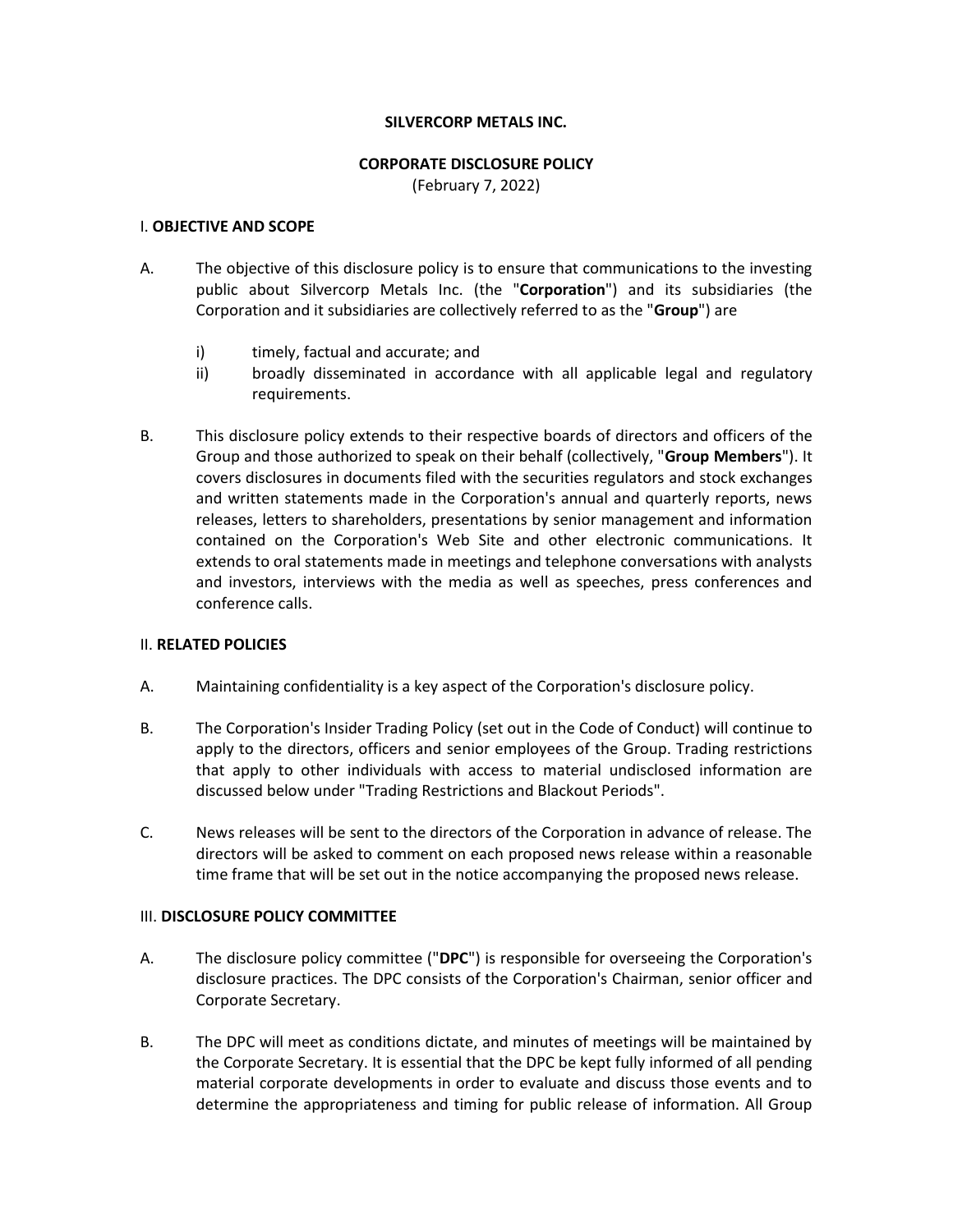Members will be provided with a copy of this policy, in English or Chinese as applicable, and each of the persons having access to corporate developments will immediately report to the DPC any development that may be material.

- C. If it is deemed that the information should remain confidential, any two members of the DPC may determine how that inside information will be controlled.
- D. The DPC will review and update, if necessary, this disclosure policy on an annual basis or as needed to ensure compliance with changing regulatory requirements.
- E. The DPC will report to the full board of the Corporation concerning any issues it believes require further discussion on principles of disclosure as and when they arise.

### IV. **PRINCIPLES OF DISCLOSURE OF MATERIAL INFORMATION**

- A. The DPC will set benchmarks for a preliminary assessment of materiality and will determine when developments justify public disclosure. Material information is any information relating to the business and affairs of the Corporation that results, or would reasonably be expected to result, in a significant change in the market price or value of the Corporation's securities or that would reasonably be expected to have a significant influence on a reasonable investor's investment decisions. In complying with the requirement to disclose forthwith all material information under applicable laws and stock exchange rules, the Corporation will adhere to the following basic disclosure principles:
	- i) Material information will be publicly disclosed immediately via news release.
	- ii) In certain circumstances, the DPC may determine that such disclosure would be unduly detrimental to the Corporation (for example if release of the information would prejudice negotiations in a corporate transaction), in which case the information will be kept confidential until the DPC determines it is appropriate to publicly disclose the information. In such circumstances, the DPC may cause a confidential material change report to be filed with the applicable securities regulators, and will periodically (at least every 10 days) review its decision to keep the information confidential (also see 'Rumours').
	- iii) Disclosure must include all material information, the omission of which would make the rest of the disclosure misleading (half truths are misleading).
	- iv) Unfavourable material information must be disclosed as promptly and completely as favourable information.
	- v) No selective disclosure is permitted. Previously undisclosed material information must not be disclosed to selected individuals (for example, in an interview with an analyst or in a telephone conversation with an investor). If previously undisclosed material information has been inadvertently disclosed to an analyst or any other person not bound by an express confidentiality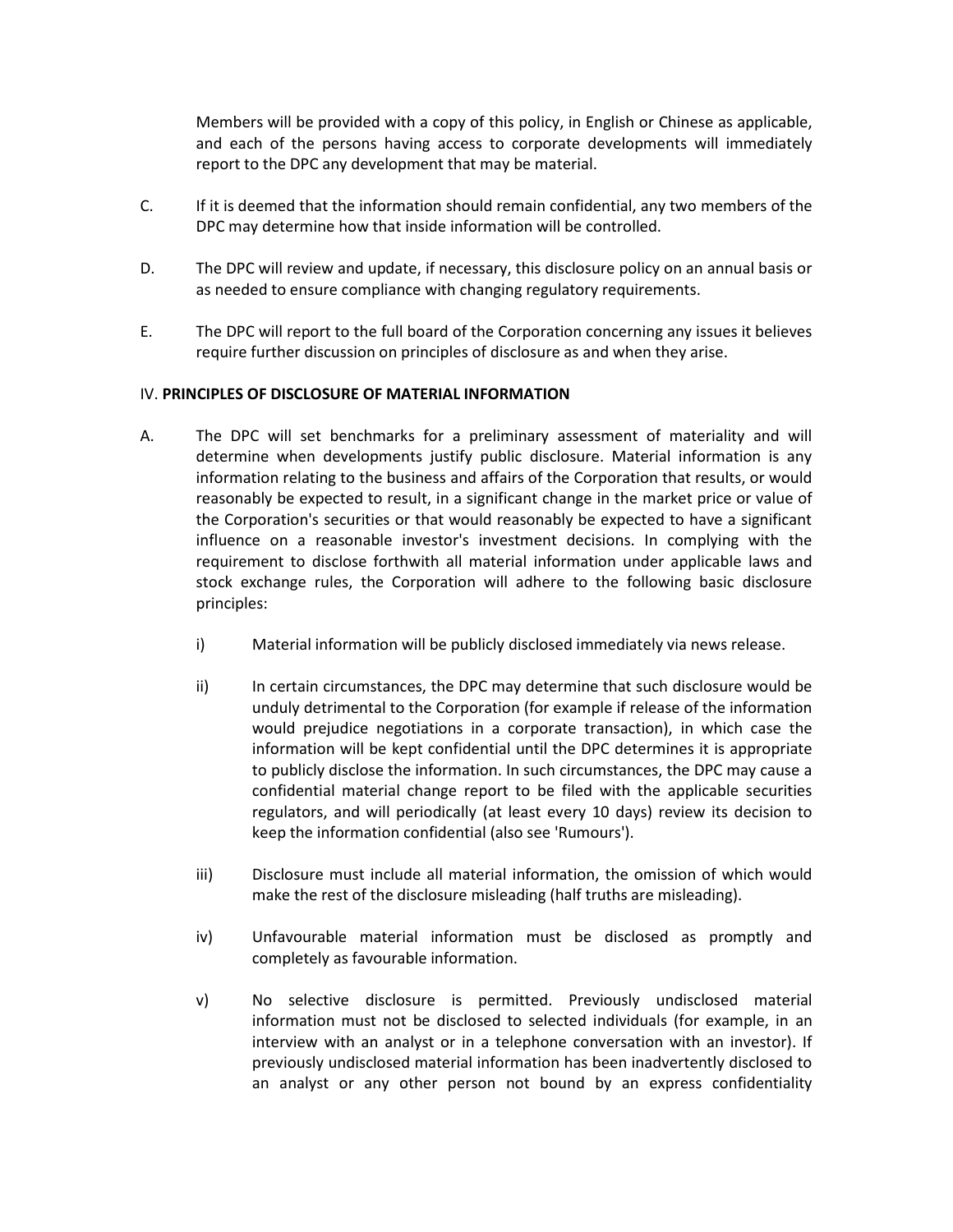obligation, such information must be broadly disclosed immediately via news release.

- vi) Disclosure on the Corporation's Web Site does not constitute adequate disclosure of material information.
- vii) Disclosure must be corrected immediately if the Corporation subsequently learns that earlier disclosure by the Corporation contained a material error at the time it was given.
- viii) Any balance sheet transaction, such as a purchase of investment or asset with a total dollar value below 10% of market capital shall prima facie not be considered as material information.
- B. Disclosure of material information is permitted in the "necessary course of business," which includes disclosure to:
	- i) vendors, suppliers or strategic partners on issues such as sales and marketing, investor relations and supply contracts;
	- ii) employees, officers and board members;
	- iii) lenders, legal counsel, auditors, financial advisors and underwriters;
	- iv) parties to negotiations;
	- v) labour unions and industry associations;
	- vi) government agencies and non-governmental regulators; and
	- vii) credit rating agencies.
- C. However, when the Corporation discloses material information in the necessary course of business, it should ensure that those receiving the information understand the confidential nature of the information and agree to keep the information confidential.

#### V. **TRADING RESTRICTIONS AND BLACKOUT PERIODS**

- A. The Corporation has an Insider Trading Policy as part of its Code of Conduct, the purpose of which is to ensure that the directors, officers and employees of the Group avoid any improper securities transactions and disclosures. These provisions are meant to complement and are not in substitution of that policy.
- B. It is illegal for anyone to purchase or sell securities of any public corporation with knowledge of material information affecting that corporation that has not been publicly disclosed. Except in the necessary course of business, it is also illegal for anyone to inform any other person of material non-public information. Therefore, all Group Members with knowledge of confidential or material information about the Corporation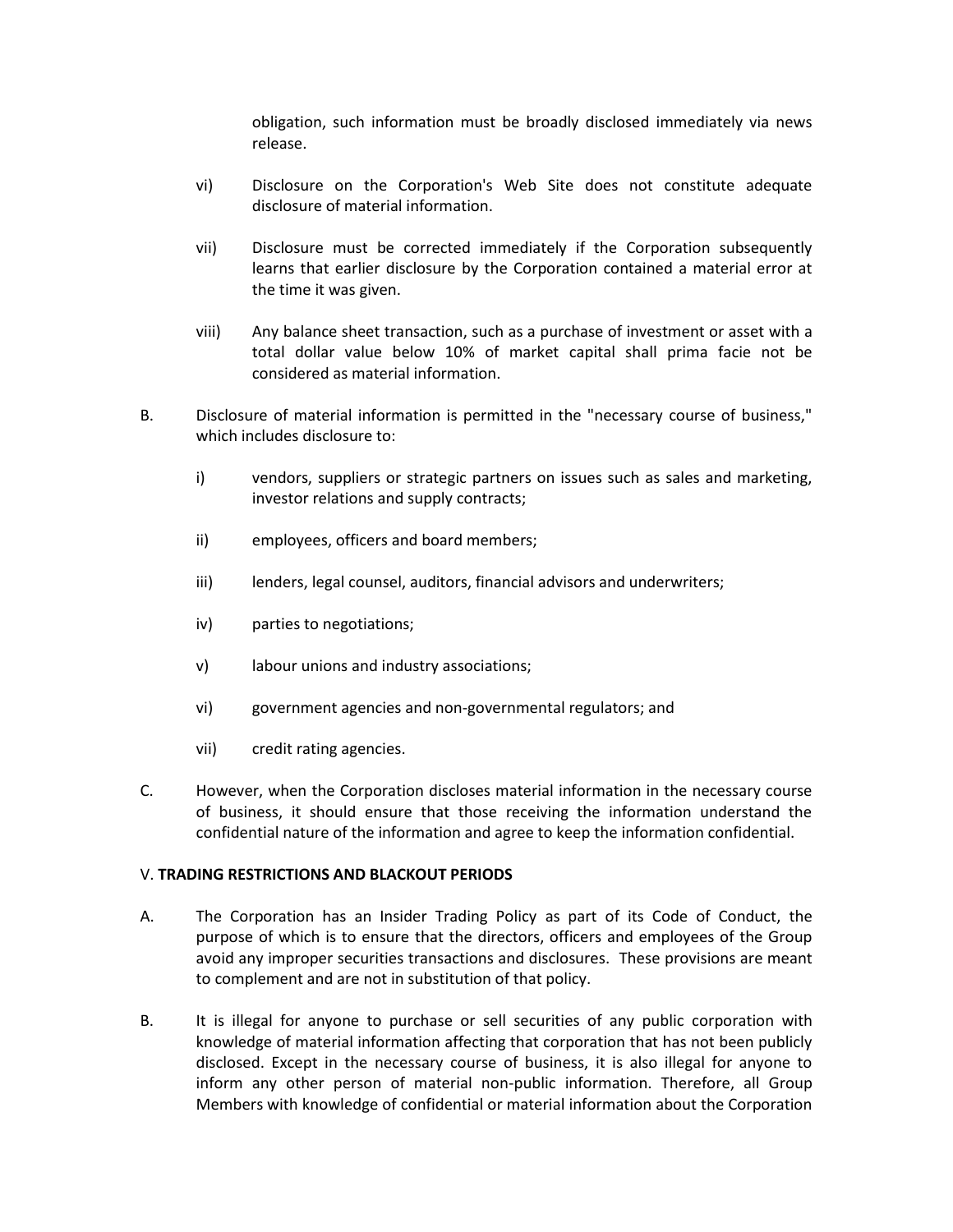or counter-parties in negotiations of material potential transactions, are prohibited from trading securities of the Corporation or any counter-party until the information has been fully disclosed and a reasonable period of time has passed for the information to be widely disseminated. This prohibition applies to enrolment, amendments to contributions, partial withdrawals, suspensions or terminations under the Employee Share Purchase and Share-based Compensation Plans of the Group, if any.

C. Blackout periods may be prescribed from time to time by the DPC as a result of special circumstances relating to the Corporation pursuant to which Group Members would be precluded from trading in securities of the Corporation. All parties with knowledge of such special circumstances should be covered by the blackout. Such parties may include external advisors such as legal counsel, investment bankers and counter-parties in negotiations of material potential transactions.

### VI. **MAINTAINING CONFIDENTIALITY**

- A. Group Members privy to confidential information are prohibited from communicating such information to anyone else other than in the necessary course of business. Efforts will be made to limit access to such confidential information to only those who need to know the information, and such persons will be advised that the information is to be kept confidential.
- B. Communication by email leaves a physical track of its passage that may be subject to later decryption attempts. Where possible, Group Members should avoid using email to transmit confidential information.
- C. Outside parties privy to undisclosed material information concerning the Corporation will be told that they must not divulge such information to anyone else other than in the necessary course of business, and that they may not trade in the Corporation's securities until the information is publicly disclosed. Where applicable, such outside parties will confirm their commitment to non-disclosure in the form of a written confidentiality agreement.
- D. In order to prevent the misuse or inadvertent disclosure of material information, the procedures set forth below should be observed at all times:
	- i) Documents and files containing confidential information should be kept in a safe place to which access is restricted to individuals who "need to know" that information in the necessary course of business, and code names should be used if necessary.
	- ii) Confidential matters should not be discussed in places where the discussion may be overheard, such as elevators, hallways, restaurants, airplanes or taxis.
	- iii) Confidential matters, unless otherwise impossible, should not be discussed on wireless telephones or other wireless devices.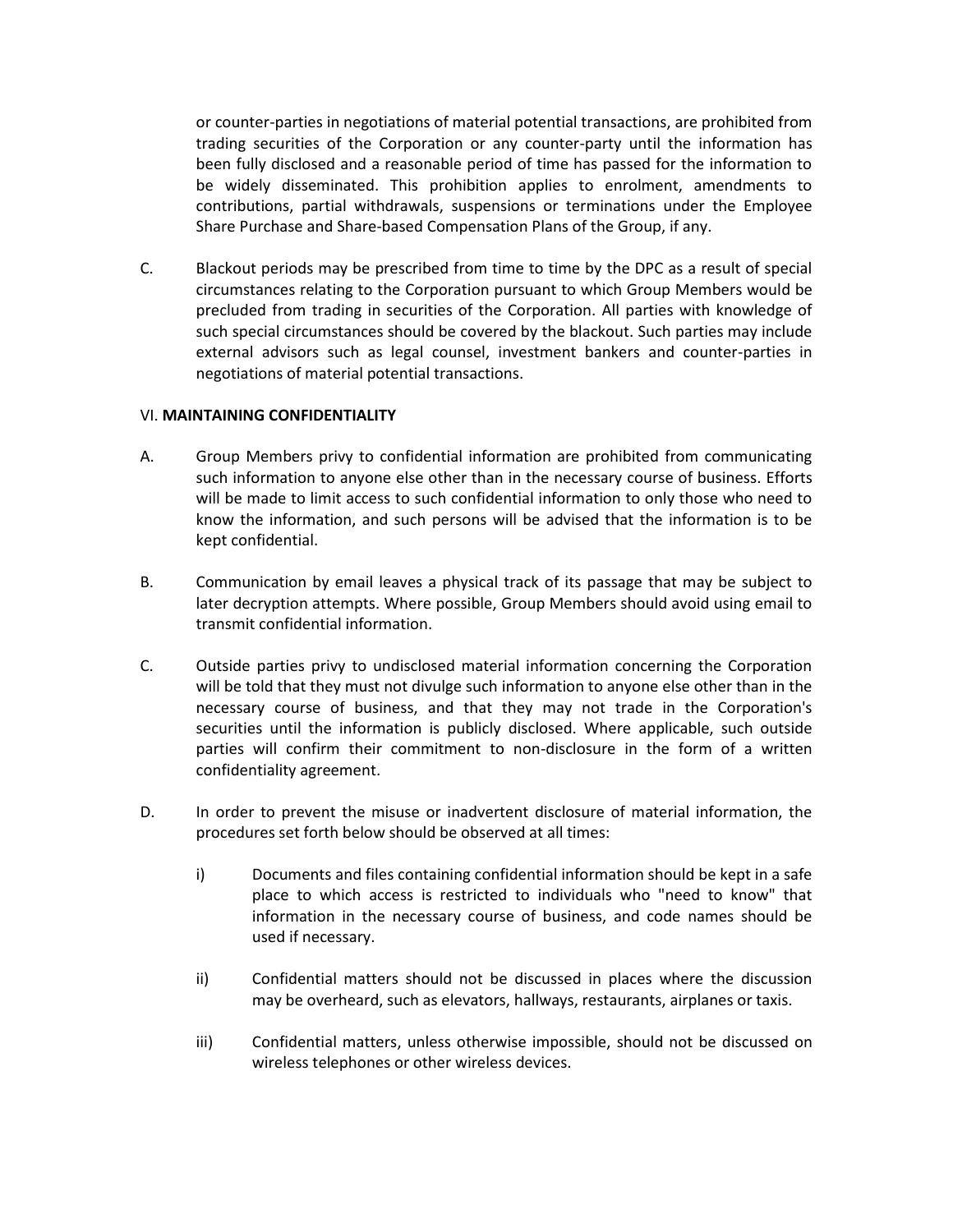- iv) Confidential documents should not be read or displayed in public places and should not be discarded where others can retrieve them.
- v) Group Members must ensure they maintain the confidentiality of information in their possession outside of the office as well as inside the office.
- vi) Transmission of documents by electronic means, such as by fax or directly from one computer to another, should be made only where it is reasonable to believe that the transmission can be made and received under secure conditions.
- vii) Unnecessary copying of confidential documents should be avoided and documents containing confidential information should be promptly removed from conference rooms and work areas after meetings have concluded. Extra copies of confidential documents should be shredded or otherwise destroyed.
- viii) Access to confidential electronic data should be restricted through the use of passwords.

#### VII. **DESIGNATED SPOKEPERSONS**

- A. The Corporation designates a limited number of spokespersons responsible for communication with the investment community. A senior officer, Chief Executive Officer, Chief Financial Officer and Corporate Secretary, or a person appointed by one of these parties, will be the official spokespersons for the Corporation with the investment community. Individuals holding these offices may, from time to time, designate others within the Corporation to speak on behalf of the Corporation as backups or to respond to specific inquiries. One or more of the official spokespersons should be present during any meetings or calls involving Corporation staff and members of the investment community where it would be beneficial to do so.
- B. Group Members who are not authorized spokespersons must not respond under any circumstances to inquiries from the investment community. All such inquiries will be referred to an authorized spokesperson.

#### VIII. **NEWS RELEASES**

- A. Once the DPC determines that a development is material, it will distribute a draft press release to each of the Corporation's directors for comment. The directors will either approve the issuance of the news release or determine that the development must remain confidential for the time being, in which case appropriate confidential filings will be made and control of that inside information will be instituted. Should a material statement inadvertently be made in a selective forum, the Corporation will immediately issue a news release in order to fully disclose that information.
- B. If the TSX is open for trading at the time of a proposed announcement, prior notice of a news release announcing material information will be provided to the market surveillance department by the Corporate Secretary. If a news release announcing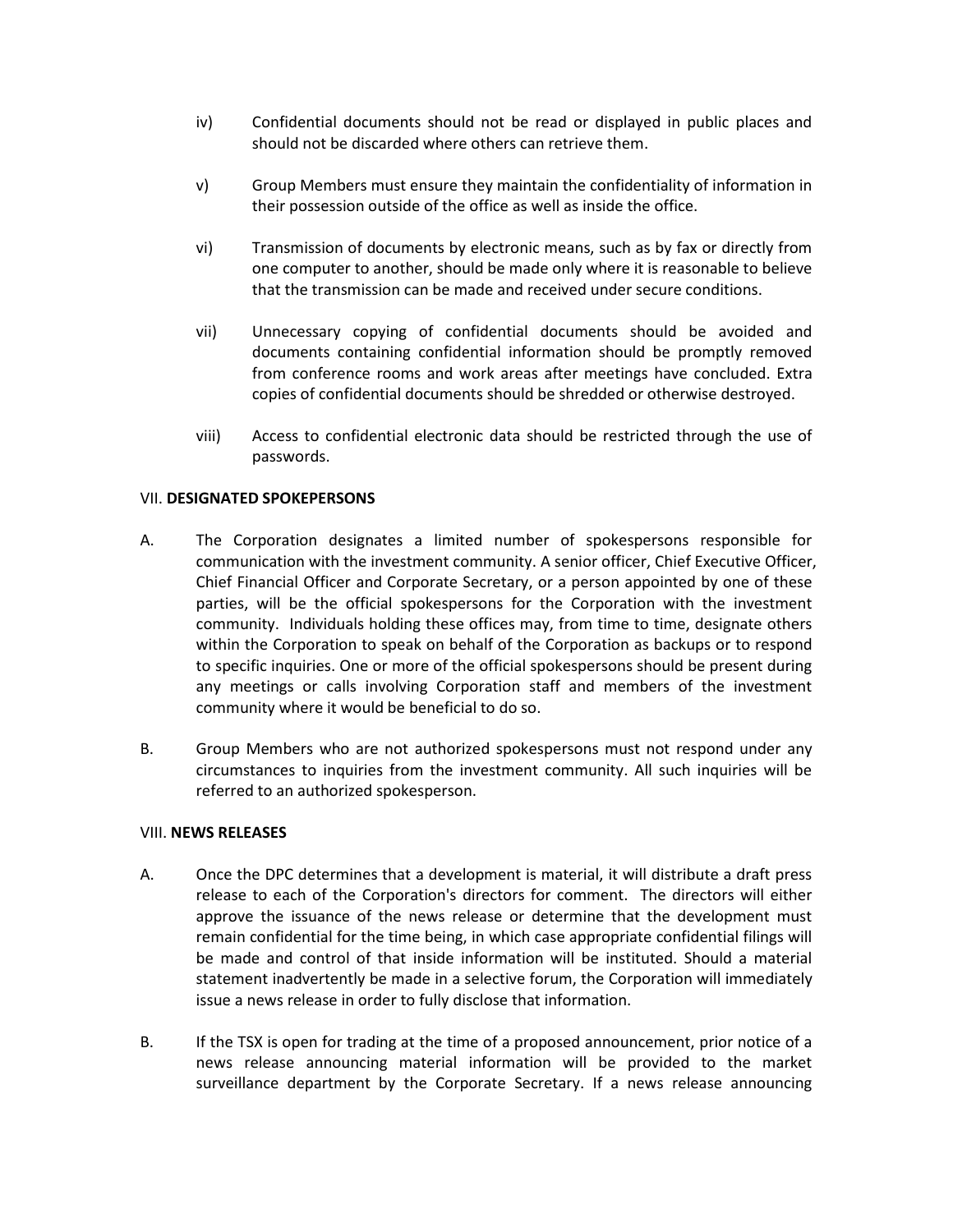material information is issued outside of trading hours, the Corporate Secretary will notify the market surveillance department of the news release before the market opens.

- C. Annual and interim financial results will be publicly released as soon as possible following approval of the financial statements by the Audit Committee of the Board of directors and/or the Board itself.
- D. News releases will be disseminated through an approved news wire service that provides simultaneous national and/or international distribution. News releases will be transmitted to all stock exchange members, relevant regulatory bodies, major business wires, national financial media and the local media in Canada. News releases will be sent to the management of the Corporation's operating divisions and subsidiaries in Canada and China and will be made available on the Corporation's Web Site immediately after release over the news wire. The news release page of the Web Site will include a notice that advises the reader that the information posted was accurate at the time of posting, but may be superseded by subsequent news releases.

### IX. **CONFERENCE CALLS**

- A. Analyst conference calls that are held for quarterly earnings and major corporate developments will be preceded by a news release containing all relevant material information. At the beginning of the call, a corporate spokesperson will direct participants to publicly available documents.
- B. The Corporation will provide advance notice of the conference call by either issuing a news release announcing the date and time and providing information on how interested parties may access the call or as an addendum to the previous Interim Financial Statement. In addition, the Corporation may invite analysts, institutional investors, the media and others to participate. Any non-material supplemental information provided to participants will also be posted to the Corporation's Web Site for others to view. A tape recording of the conference call will be made available on the Company's website following the call for a minimum of 30 days, for anyone interested in listening to a replay.
- C. The corporate participants in a conference call will hold a debriefing meeting immediately after the conference call and if such debriefing uncovers selective disclosure of previously undisclosed material information, the Corporation will immediately disclose such information broadly via news release.

#### X. **RUMOURS OR ANONYMOUS INTERNET POSTS OR REPORTS**

The Corporation does not comment, affirmatively or negatively, on rumours or anonymous internet posts or reports. This also applies to rumours on the Internet. The Corporation's spokespersons will respond consistently to those rumours, saying, "It is our policy not to comment on market rumours or speculation." Should the TSX request that the Corporation make a definitive statement in response to a market rumour that is causing significant volatility in the stock, the DPC will consider the matter and decide whether to make a policy exception. If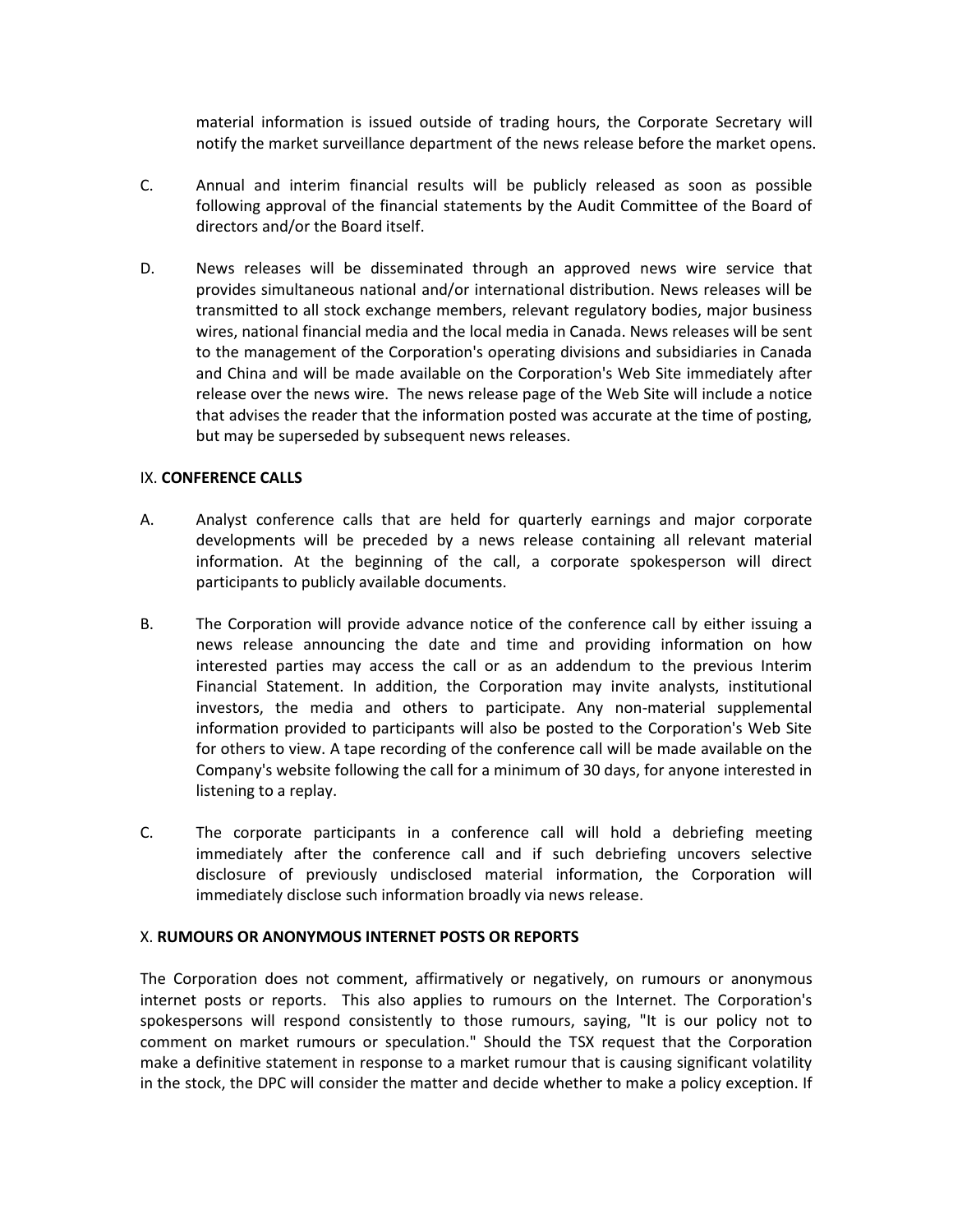the rumour is true in whole or in part, the Corporation will immediately issue a news release disclosing the relevant material information.

#### XI. **CONTACTS WITH ANALYSTS AND INVESTORS**

- A. Disclosure in individual or group meetings does not constitute adequate disclosure of information that is considered material non-public information. If the Corporation intends to announce material information at an analyst or shareholder meeting or press conference or conference call, the announcement must be preceded by a news release.
- B. The Corporation recognizes that meetings with analysts and significant investors are an important element of the Corporation's investor relations program. The Corporation will meet with analysts and investors on an individual or small group basis as needed and will initiate contacts or respond to analyst and investor calls in a timely, consistent and accurate fashion in accordance with this disclosure policy.
- C. The Corporation will provide only non-material information through individual and group meetings, in addition to regular publicly disclosed information, recognizing that an analyst or investor may construct this information into a mosaic that could result in material information. The Corporation cannot alter the materiality of information by breaking down the information into smaller, non-material components.
- D. The Corporation will provide on request the same sort of detailed, nonmaterial information to individual investors or the general public that it has provided to analysts and institutional investors.
- E. Where practicable more than one corporate representative should be present at all individual and group meetings. A debriefing will be held after such meetings and if such debriefing uncovers selective disclosure of previously undisclosed material information, the Corporation will immediately disclose such information broadly via news release.

# XII. **REVIEWING ANALYST DRAFT REPORTS AND MODELS**

- A. It is the Corporation's policy to review, upon request, analysts' draft research reports or models. The Corporation will review the report or model for the purpose of pointing out errors in fact based on publicly disclosed information. It is the Corporation's policy, when an analyst inquires with respect to his/her estimates, to question an analyst's assumptions if the estimate is significantly outside the range of estimates and/or the Corporation's published earnings guidance. The Corporation will limit its comments in responding to such inquiries to non-material information. The Corporation will not confirm, or attempt to influence, an analyst's opinions or conclusions and will not express comfort with the analyst's model and earnings estimates.
- B. In order to avoid appearing to "endorse" an analyst's report or model, the Corporation will provide its comments orally or will attach a disclaimer to written comments to indicate the report was reviewed only for factual accuracy.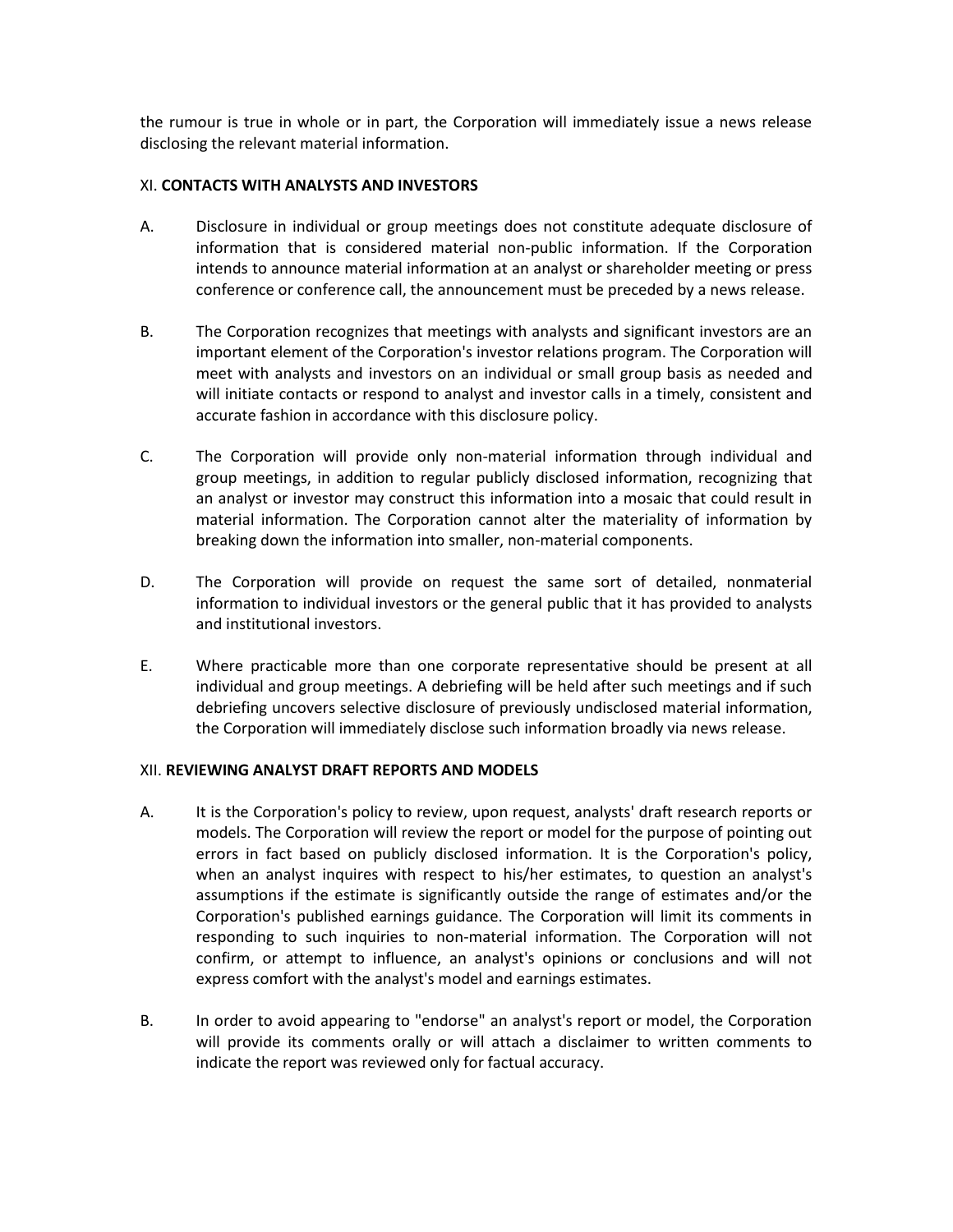## XIII. **FORWARD-LOOKING INFORMATION**

Should the Corporation elect to disclose forward-looking information in continuous disclosure documents, speeches, conference calls, etc., the following guidelines will be observed.

- A. The information, if deemed material, will be broadly disseminated via news release, in accordance with this disclosure policy.
- B. The information will be clearly identified as forward looking.
- C. The Corporation will identify all material assumptions used in the preparation of the forward-looking information.
- D. The information will be accompanied by a statement that identifies, in very specific terms, the risks and uncertainties that may cause the actual results to differ materially from those projected in the statement.
- E. The information will be accompanied by a statement that disclaims the Corporation's intention or obligation to update or revise the forward-looking information, whether as a result of new information, future events or otherwise. Notwithstanding this disclaimer, should subsequent events prove past statements about current trends to be materially off target, the Corporation may choose to issue a news release explaining the reasons for the difference. In this case, the Corporation will update its guidance on the anticipated impact on revenue and earnings (or other key metrics).

For the purposes of this Policy, "forward-looking information" shall mean certain statements and information that constitute "forward-looking information" within the meaning of applicable Canadian provincial securities laws and "forward-looking statements" within the meaning of the United States Private Securities Litigation Reform Act of 1995.

# XIV. **MANAGING EXPECTATIONS**

- A. The Corporation will try to ensure, through its regular public dissemination of quantitative and qualitative information that analysts' estimates are in line with the Corporation's own expectations. The Corporation will not confirm, or attempt to influence, an analyst's opinions or conclusions and will not express comfort with analysts' models and earnings estimates other than to question their underlying assumptions.
- B. If the Corporation has determined that it will be reporting results materially below or above publicly held expectations, it will disclose this information in a news release in order to enable discussion without risk or selective disclosure.

# XV. **QUIET PERIODS**

Notwithstanding any other provision in this Policy, in order to avoid the potential for selective disclosure or even the perception or appearance of selective disclosure, the Corporation will observe a quarterly quiet period, during which the Corporation will not initiate any meetings or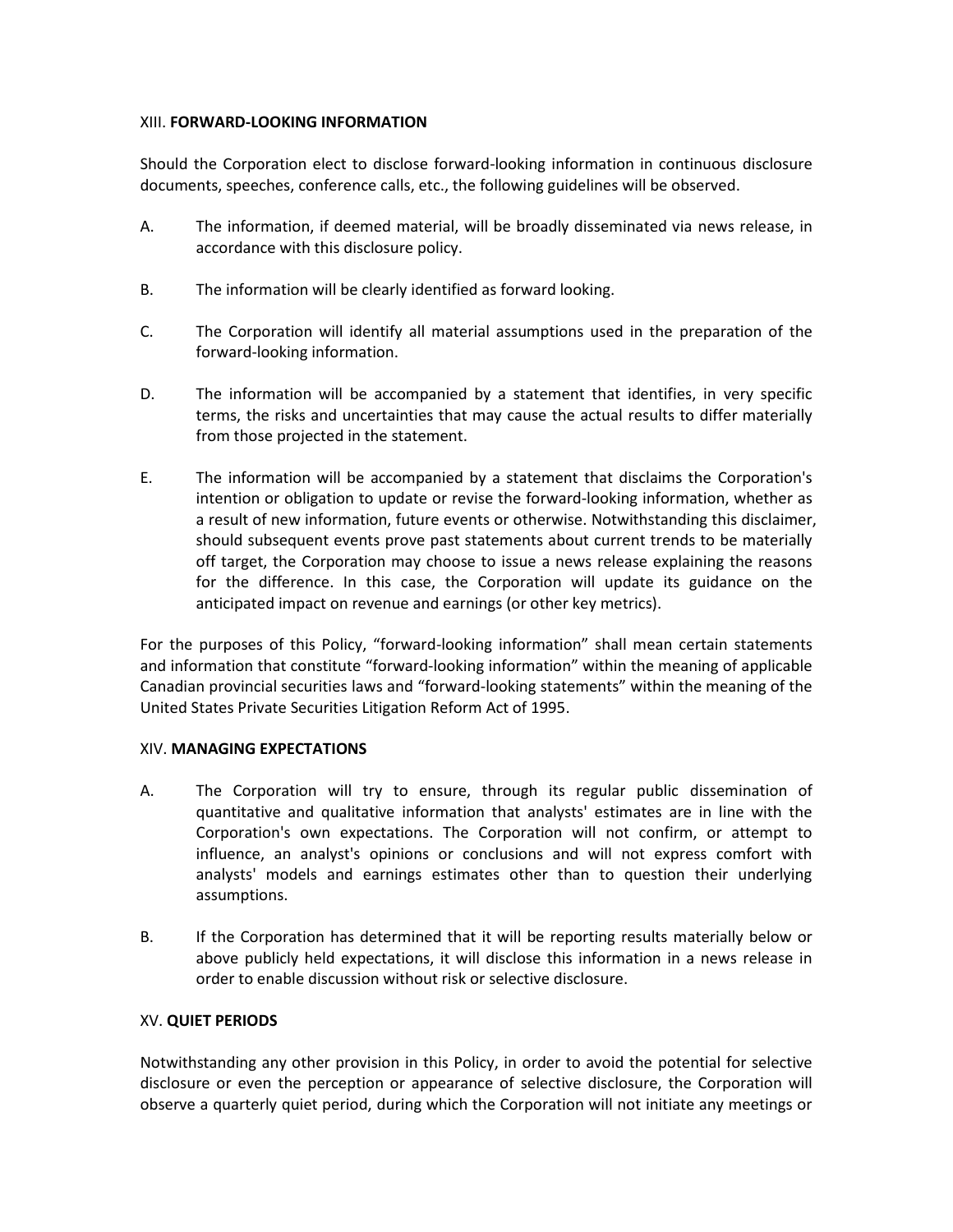telephone contacts with analysts and investors and no earnings guidance will be provided to anyone, other than responding to unsolicited inquiries concerning factual matters. **The quiet period will be consistent with our current Blackout Periods for insider trading**.

## XVI. **DISCLOSURE RECORD**

The Corporate Secretary will maintain a five year file containing all public information about the Corporation, including continuous disclosure documents, news releases, analysts' reports, transcripts or tape recordings of conference calls, debriefing notes and notes from meetings and telephone conversations with analysts and investors.

### XVII. **ELECTRONIC COMMUNICATIONS**

- A. This disclosure policy also applies to electronic communications. Accordingly, Group Members responsible for written and oral public disclosures will also be responsible for electronic communications.
- B. The DPC is responsible for establishing and monitoring processes that ensure that all corporate information placed on the Corporation's Web Site is accurate, complete, upto-date and in compliance with relevant securities laws.
- C. Investor relations material will be contained within a separate section of the Corporation's Web Site and will include a notice that advises the reader that the information posted was accurate at the time of posting, but may be superseded by subsequent disclosures. All data posted to the investor section of the Corporation's Web Site, including text and audiovisual material, will show the date such material was issued. Any material changes in information must be updated immediately.
- D. Disclosure on the Corporation's Web Site alone does not constitute adequate disclosure of information that is considered material non-public information. Any disclosures of material information on its Web Site will be preceded by the issuance of a news release.
- E. The Group Members or an authorized individual will also be responsible for responses to electronic inquiries from investors and financial analysts. Only public information or information which could otherwise be disclosed in accordance with this disclosure policy will be utilized in responding to electronic inquiries.
- F. In order to ensure that no material undisclosed information is inadvertently disclosed, Group Members are prohibited from participating in Internet chat rooms or newsgroup discussions on matters pertaining to the Corporation's activities or its securities. Group Members who encounter a discussion pertaining to the Corporation should advise the Corporate Secretary immediately, so the discussion may be monitored.

# XVIII. **COMMUNICATION AND ENFORCEMENT**

A. This disclosure policy extends to and will be communicated to all Group Members. This disclosure policy will be translated into Chinese and distributed to Group Members in China.